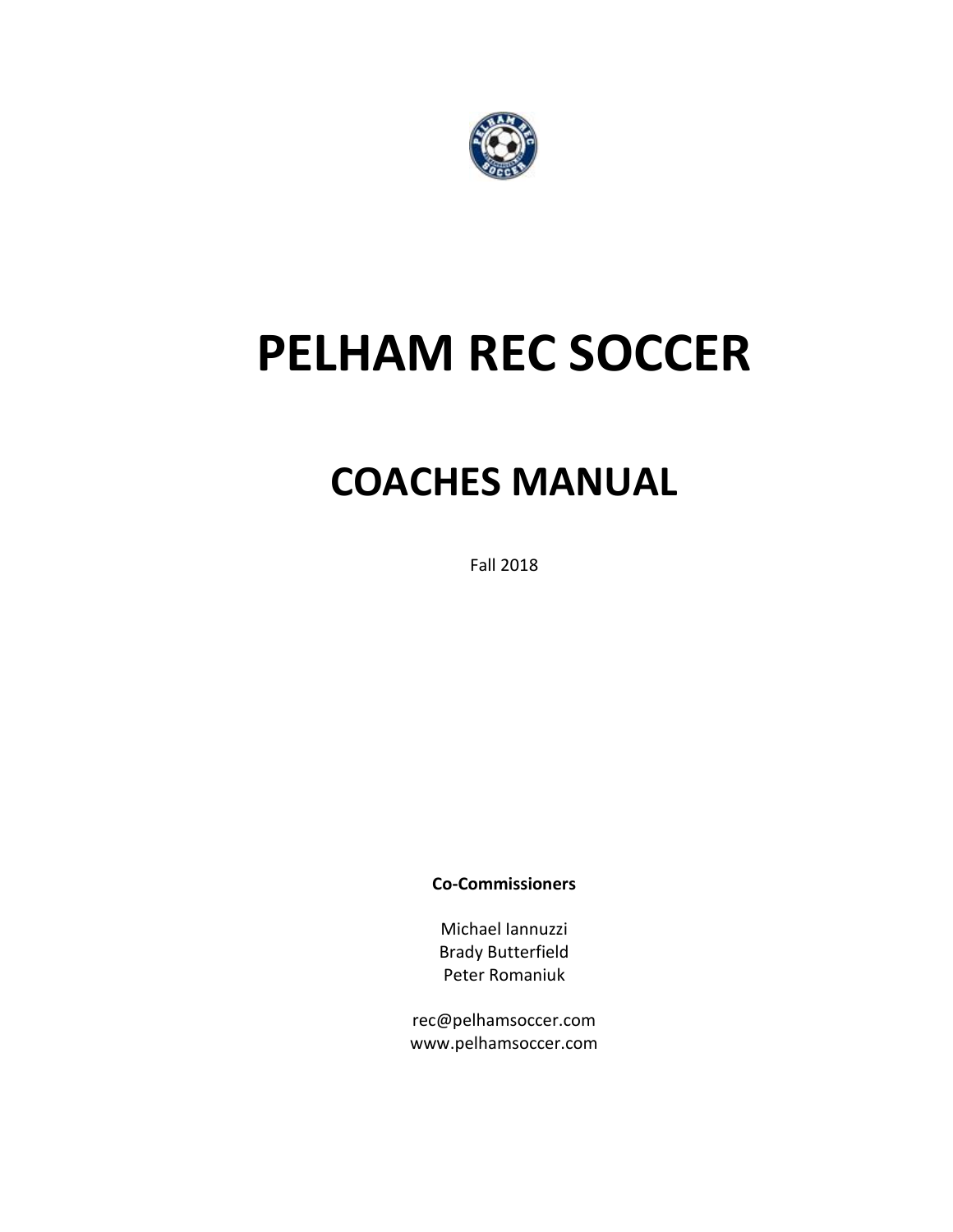# **Important information for coaches**

Thank you for agreeing to serve as coach or assistant coach this year! For veterans, we are pleased you are returning. For novices, we think you will find coaching to be an enjoyable experience. Here's some nuts and bolts information as we start the season:

# *General stuff*

- Communicate with your team: please re-check your roster before Picture/Clinic Day and, if you haven't done so already, email parents to introduce yourself and remind them of the schedule for the day. In general, it is good practice to email parents late in the week to remind them of the practice and game schedule for the weekend.
- You should receive a weekly email with an age-appropriate practice plan from [www.youthsoccer101.com.](http://www.youthsoccer101.com/) We defer to you as to whether and how to use them. Let us know if you have any questions or comments.
- No earrings! This is a firm rule in the interests of safety. Tell parents not to give kids new ear piercings during soccer season.
- Equipment
	- Your equipment bag contains balls, markers, a pump, a first aid kit and, where applicable, goalie gloves. There are also incident report forms and information about head injuries. If you have questions about equipment, or need anything additional, please be in touch with us.
	- Incident report forms are a formal mechanism for communicating information about serious incidents to the Town. If something happens and you need assistance in considering whether and how to use the form, please be in touch with us as soon as possible.
	- Please instruct players to bring a ball and to write their name on it; mark yours as well.
	- Please cooperate in making sure we collect all equipment at the end of the season.
- Parking; traffic
	- Expect some congestion, especially for age levels with high rates of participation
	- Parking may be tight Ingalls Field. We suggest parking in the main High School lot.
	- If you end up playing at Spring Road, you must park in the parking lot.
- We don't keep scores but … for coaches of teams at the 1/2 and 3/4 age levels, please email game scores to your grade level commissioner each week. We use this information for the sole purpose of seeding teams appropriately for the Pelham Cup (more on which, below). If you forget who your grade level commissioner is, contact rec@pelhamsoccer.com.
- Sharing goals: There may be more teams practicing on a field than there are goals. Please share.
- Moving goals: Coaches who play the last game of the day at Franklin Field are responsible for moving the goals to one side.
- Keep it clean: Coaches are responsible for collecting papers and bottles after practices and games. We get complaints if trash is left behind.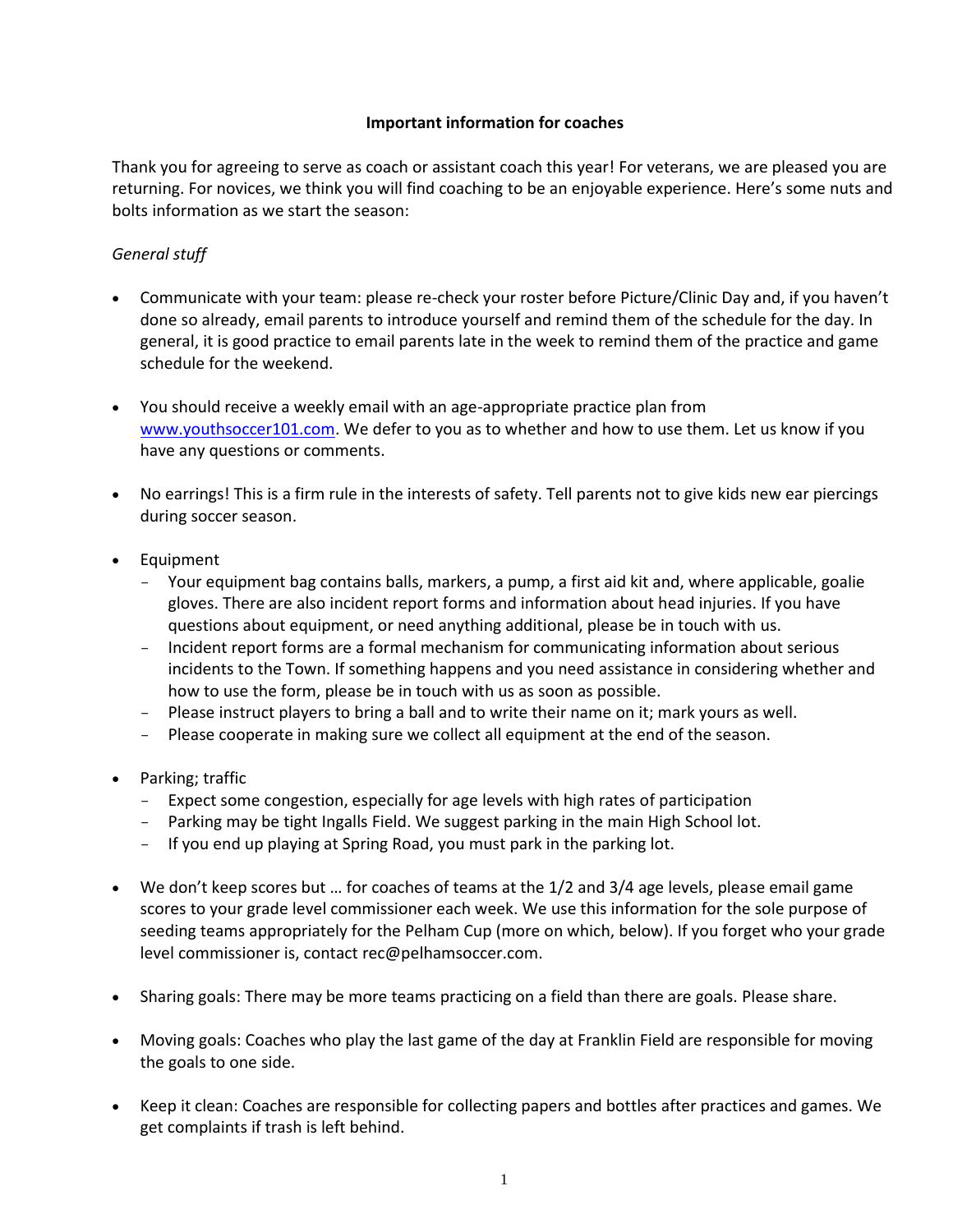- Preserving the fields: In the interests of saving the grass, minimize practice time in goal areas, except when using the goal.
- No smoking, no dogs: Under state law, there is no smoking on school property. Similarly, no dogs are allowed. We get complaints if these rules aren't followed.
- Rainouts: If the weather looks iffy, call the Pelham Rec hotline (914-738-6644). Please remind parent of this, too. We will try to post rainout information to the website. We will also try to get an email out. (More on this, below).
- Heads up, we may need to amend the schedule if a high school game gets moved to a Saturday.
- Pelham Cup: On November 3rd, age levels 1/2 and above will play a round robin style tournament. The schedule will be distributed in advance. (Other age levels have practice as usual).
- Player ratings: We ask coaches to rate players (using a 1-5 scale, best to weakest) at year end. This aids team formation in subsequent years. Coaches must turn in ratings before team pictures are distributed.
- Team end-of-season celebration: Consider holding an end-of-season event, such as a pizza party, visit to an ice cream parlor, etc. Consider a family v. kids game for the last practice.

# *Game management (age levels 1/2 and higher)*

- Playing time and substitution policy
	- Prepare a written lineup for every game, especially for large rosters. It's easier and more fair to players – to decide who's playing where and when before the game rather than during breaks.
	- Determine playing time equitably. Every player must play at least half a game no exceptions. We strongly encourage you to play each player for three quarters before anyone plays four.
	- Punctuality: Please start and end games on time to keep the schedule moving. Please try to transition from practice to games quickly, i.e. conclude practice 5-10 minutes before game time.
- Absences: Ask parents to let you know if their child is not coming to practice or a game. Don't assume that they will do so.
- Sideline conduct: Head coaches are responsible for the conduct of team parents during game.
- Referees: Respect the referees -- one day your child may be out there as a referee.
- Don't run up scores: Take steps to ensure against blow-outs, e.g. instruct players that no one can shoot until five passes have been completed.

# *Game rules*

- No heading is permitted. In all age levels, an indirect free-kick will be awarded.
- Only a goalkeeper in his/her penalty area may handle the ball.
	- For grade levels 1/2, a handball in the penalty area results in a throw-in for the other team (there are no penalty kicks).